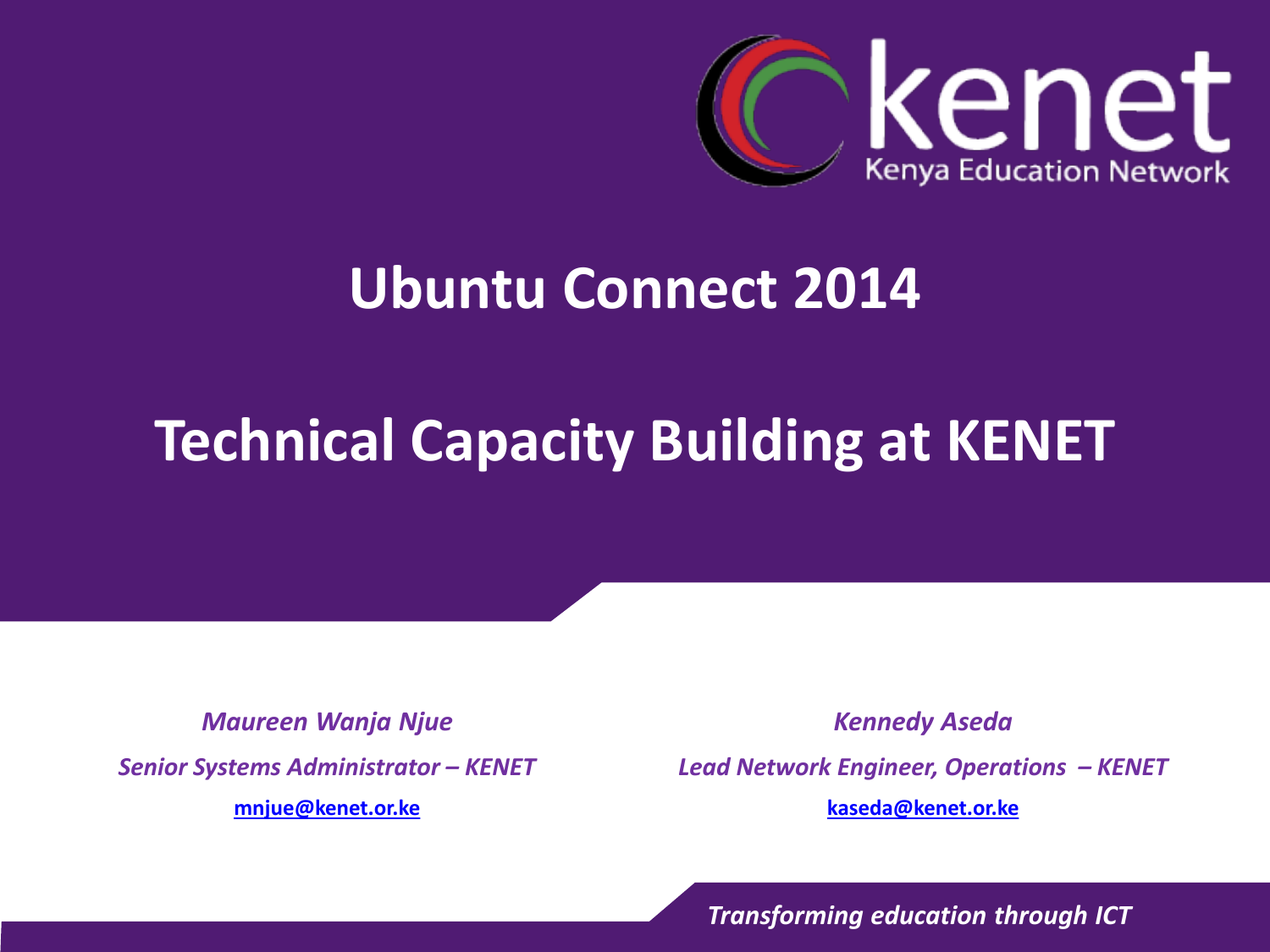

## **Agenda**

- 1. KENET Capacity Building Agenda
- 2. The KENET Community
- 3. Focus of Capacity Building
- 4. Planning & Infrastructure
- 5. Impact & Lessons Learnt
- 6. Conclusion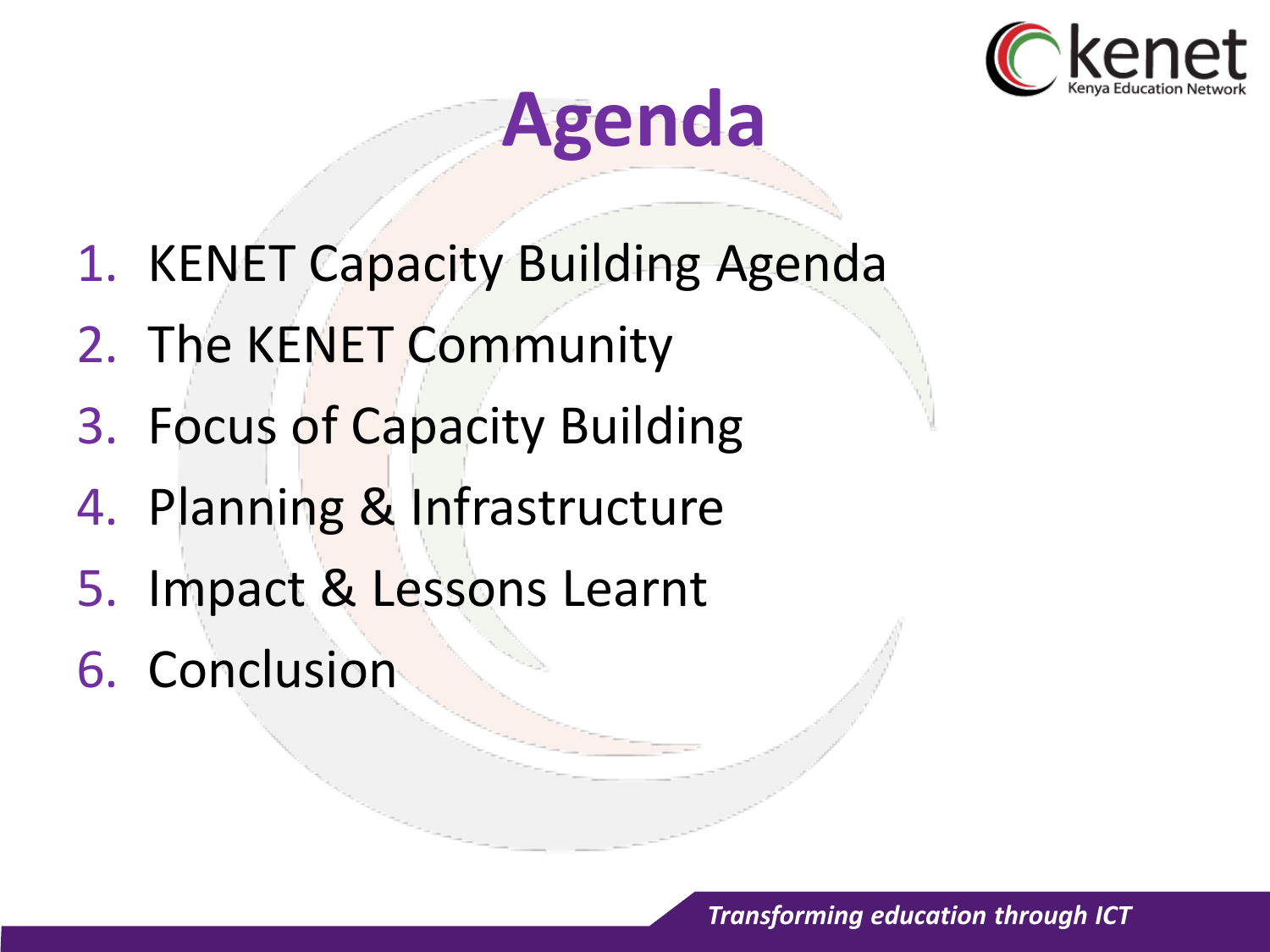

## **What is Our Agenda**

#### $\triangleright$  KENET Network

- $\triangleright$  International, national and campus network infrastructures
- $\triangleright$  What services running on the network?
- $\triangleright$  Technical ICT talent pipeline for higher education community
	- $\triangleright$  Graduate trainees and interns
	- $\triangleright$  Backend ICT staff Systems / network administrators and engineers
	- $\triangleright$  End-user support staff
	- $\triangleright$  Project managers with experience in ICT procurement
- $\triangleright$  Objectives of KENET training programs
	- $\triangleright$  Building technical skills for operating campus networks
	- $\triangleright$  Build an ICT techies community for higher education residential!
	- $\triangleright$  Empower the KENET community Reduce support tickets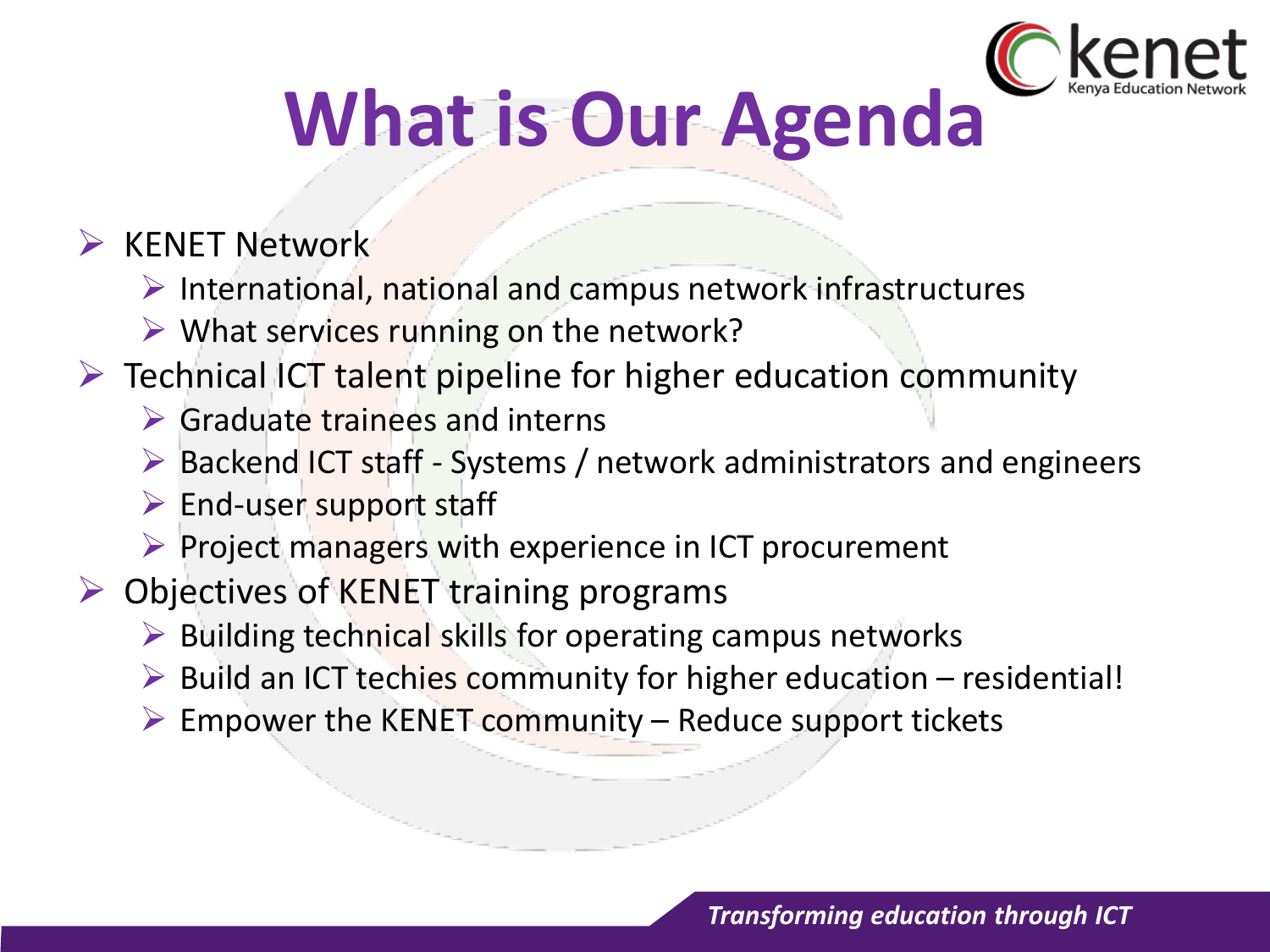

## **Kenya ICT in Higher Education and ICT Context**

| <b>No</b>      | <b>Parameter</b>                                  | <b>Dimension</b>       |
|----------------|---------------------------------------------------|------------------------|
| $\mathbf{1}$   | Size of Kenya (in Sq. KM)                         | 582,646                |
| $\overline{2}$ | Population (Millions)                             | 43.18                  |
| 3              | Mobile Subscriptions (Millions)                   | 31.3                   |
| 4              | Mobile Money Transfer Subscriptions (Millions)    | 21.1                   |
| 5              | Internet Users (Millions)                         | 19.2                   |
| 6              | International Internet Bandwidth Available (Gb/s) | 862.8                  |
| 7              | Number of Undersea fiber cables at Kenyan Coast   | 4                      |
| 8              | Number of Universities / Enrollment 2014          | 66 / Approx<br>500,000 |
| 9              | Number of Research Institutes                     | 12                     |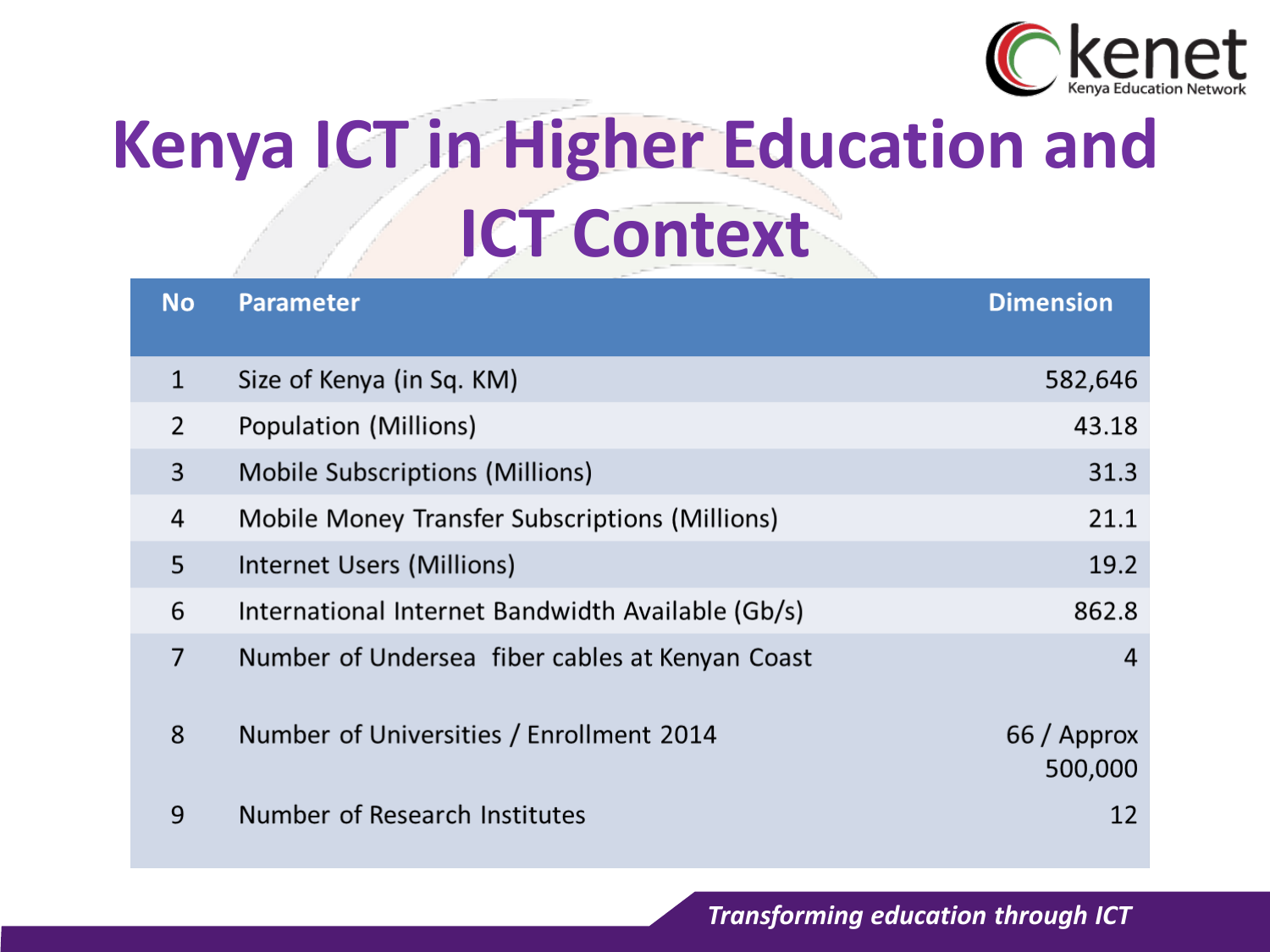

## **KENET Network Peering**

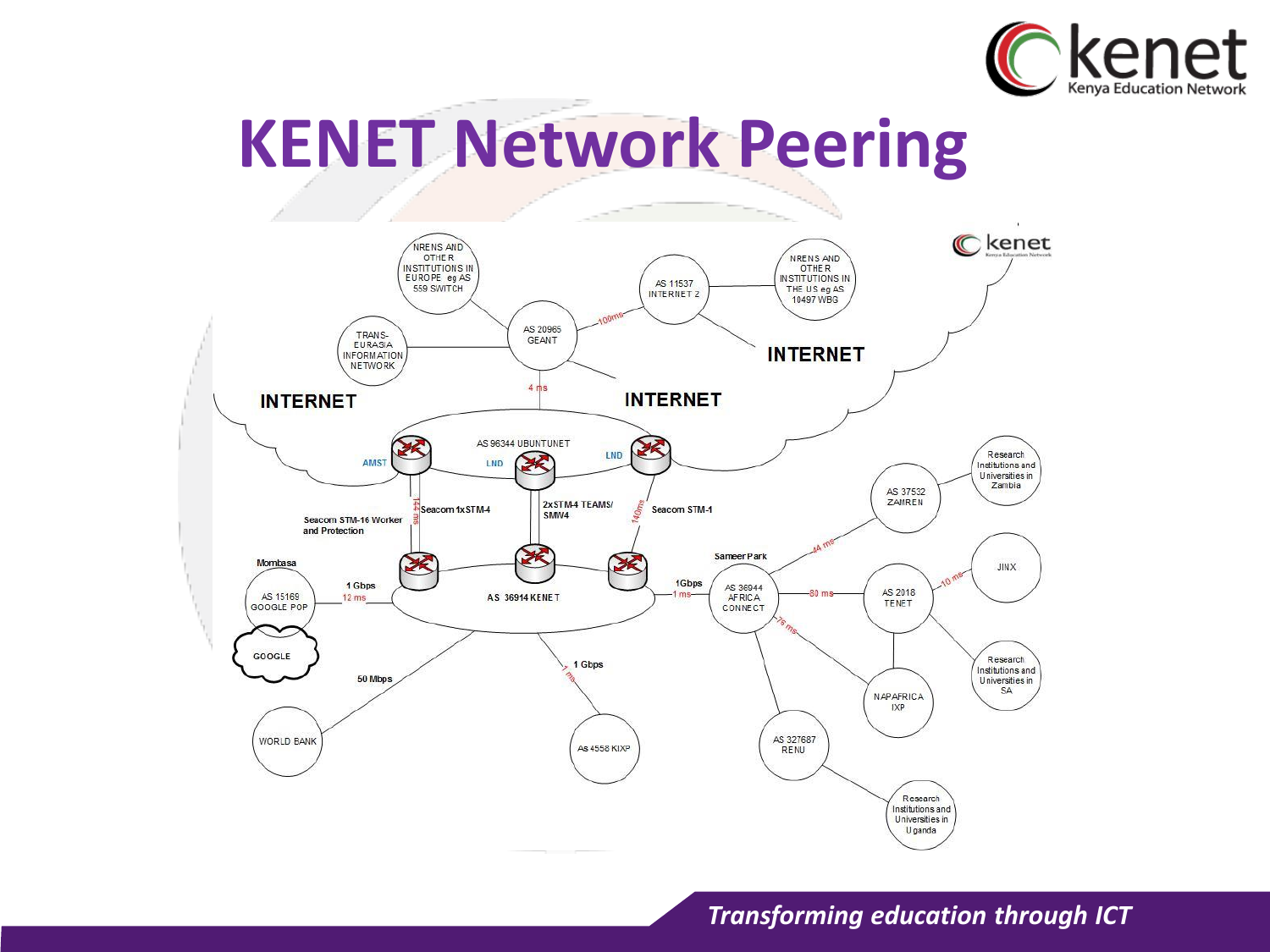

## **Attracting, Retaining & Motivating ICT Staff**

| <b>Category of Staff</b>                                                                | <b>What attracts</b>                                                                    | <b>What retains</b>                                                     | <b>Critical Success</b>                      |
|-----------------------------------------------------------------------------------------|-----------------------------------------------------------------------------------------|-------------------------------------------------------------------------|----------------------------------------------|
|                                                                                         | them?                                                                                   | /motivates them?                                                        | factor                                       |
| <b>ICT Senior Staff /</b><br><b>ICT</b> director                                        | Change agents;<br>potential to<br>transform higher<br>education<br>Salary?              | Success in<br>transformation;<br>influence;<br>institutional<br>support | Relationship with<br><b>CEO</b>              |
| <b>ICT Middle-level</b><br>staff (systems /<br>network<br>administrators /<br>engineers | Opportunities for<br>growth; challenging<br>work opportunities;<br>Specialized training | Salary<br><b>Working</b><br>environment<br><b>ICT director</b>          | <b>ICT leadership</b><br><b>ICT</b> projects |
| <b>ICT Entry-level staff</b>                                                            | First job;                                                                              | <b>Working</b>                                                          | <b>ICT leadership</b>                        |
|                                                                                         | opportunities for                                                                       | environment;                                                            | Training budget /                            |
|                                                                                         | training;                                                                               | interesting projects                                                    | partners                                     |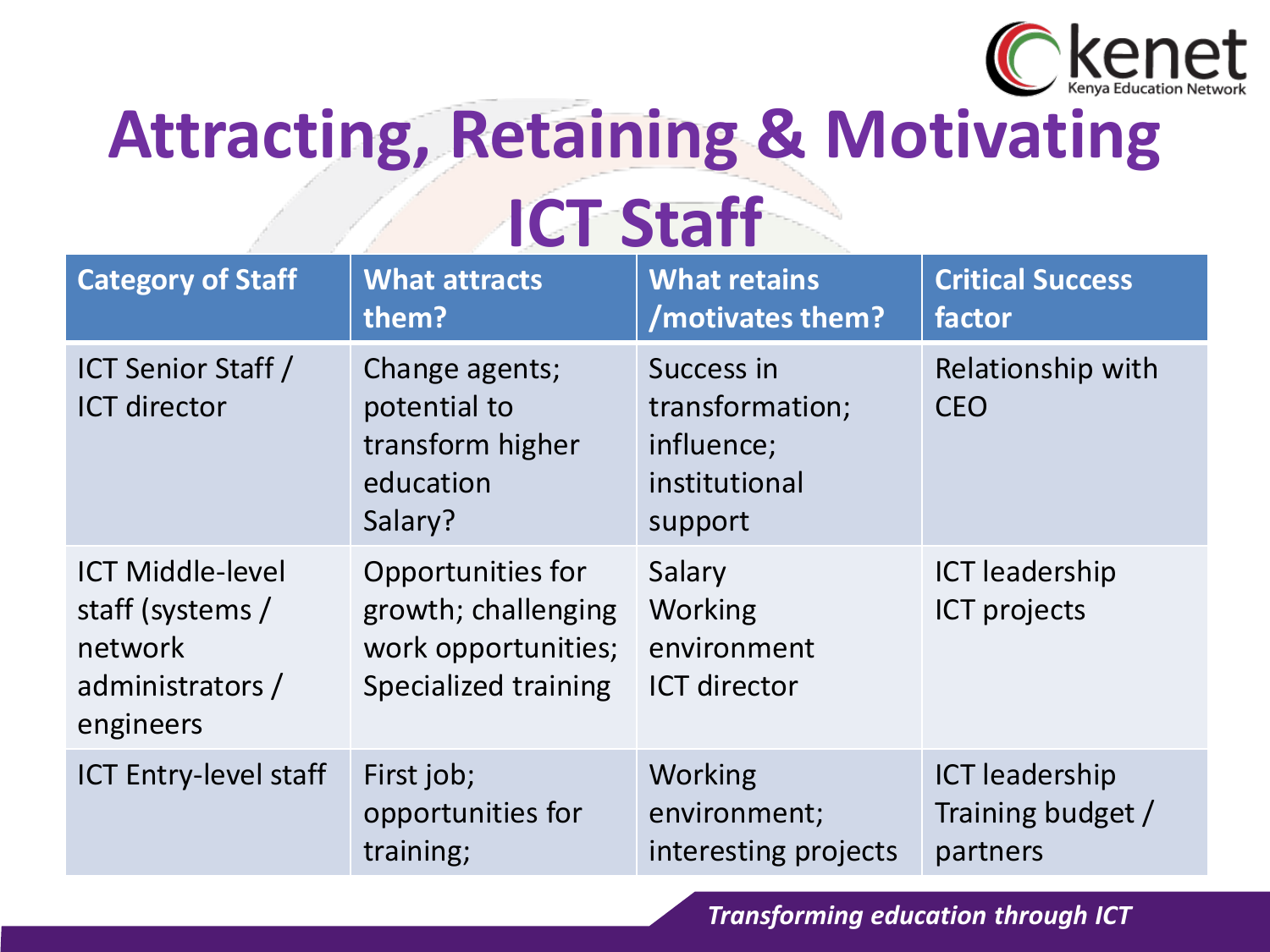

## **Thematic Training Areas**

#### $\triangleright$  Training for KENET Members

- $\triangleright$  Residential Training
	- $\triangleright$  Bandwidth management & optimization
	- $\triangleright$  Scalable Campus Networks
	- $\triangleright$  Scalable Campus Wireless Design
	- $\triangleright$  Cyber Security
- $\triangleright$  Onsite Campus Training
	- ▶ Cyber Security
- $\triangleright$  One-day Training Workshops
	- $\triangleright$  ICT Policy & Governance for ICT Managers
- $\triangleright$  Internal Capacity Building
	- $\triangleright$  Training for entry level engineers
		- $\triangleright$  Graduate trainee program One (1) year
		- Internship program Three (3) months
	- $\triangleright$  Training for mid-level engineers
		- $\triangleright$  Hand-on training sessions, AfNOG, etc
	- $\triangleright$  Training for experienced engineers
		- $\triangleright$  Twinning arrangements/exchange program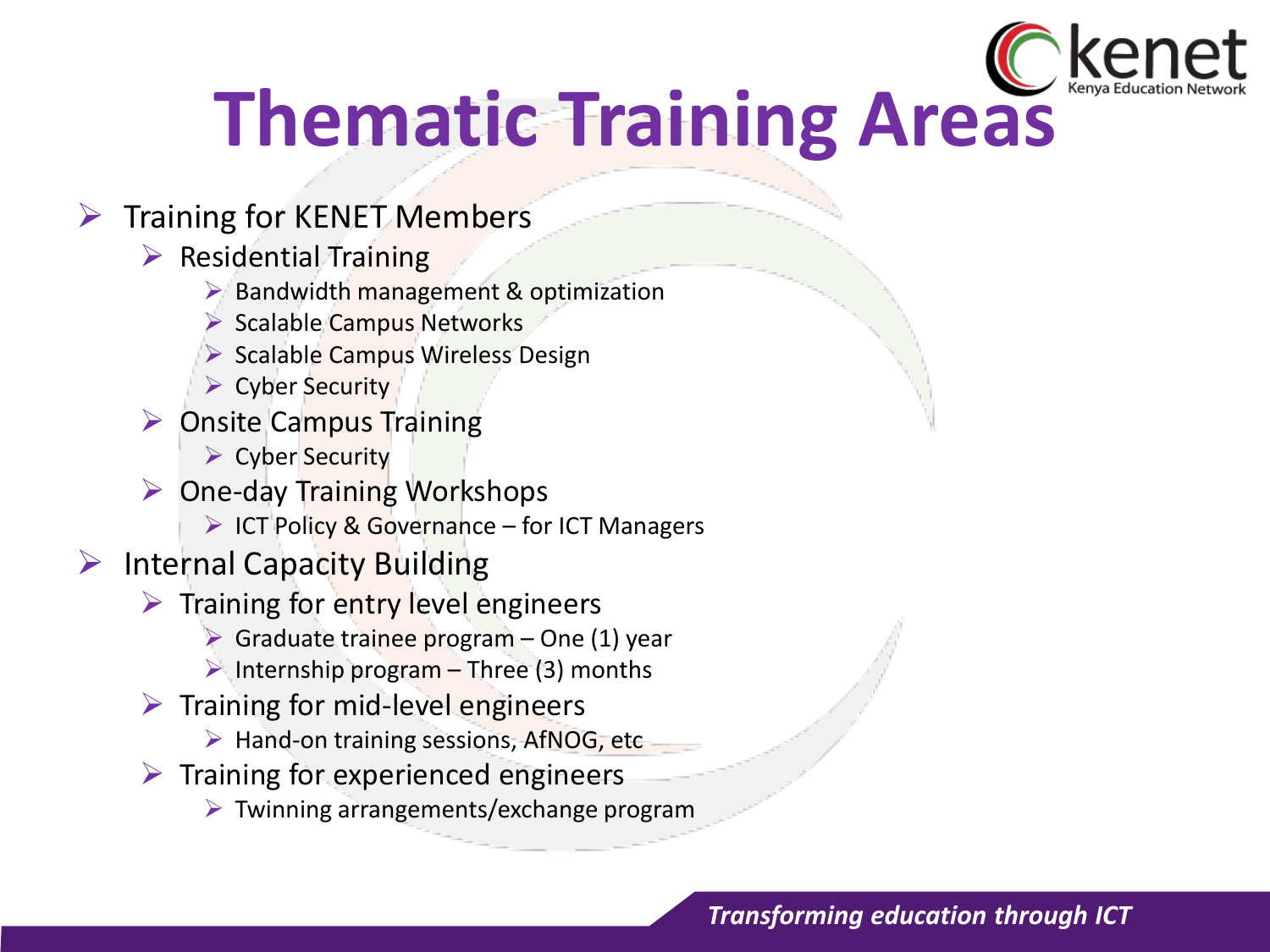

#### $\triangleright$  Frequency of Training

- $\triangleright$  Ability to successfully conduct four (4) classroom/residential trainings per year
- $\triangleright$  Frequency of training limited by logistical requirements for coordinating the administrative activities
- $\triangleright$  Training calendar published at the start of the year
- $\triangleright$  Four (4) residential trainings successfully conducted in 2014
- One (1) ICT Policy & Governance training conducted, 2014

#### $\triangleright$  Registration & Course Content

- $\triangleright$  Participants register online
- $\triangleright$  Training slides & labs adapted from NSRC training content
- $\triangleright$  Some training areas have had course content created from scratch
- $\triangleright$  Content creation and testing of lab content a difficult task
- $\triangleright$  Surveys conducted in each training determine effectiveness of program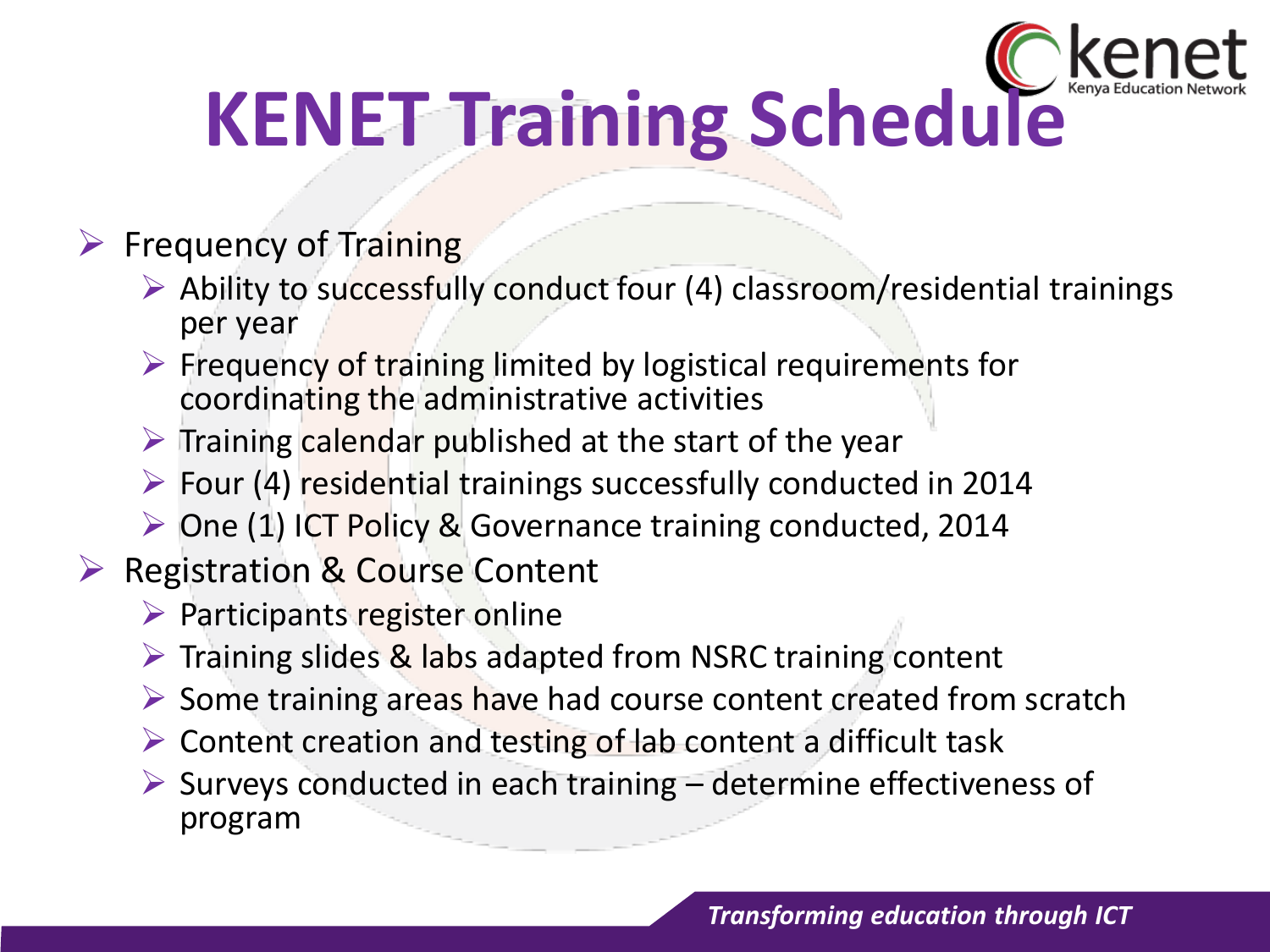

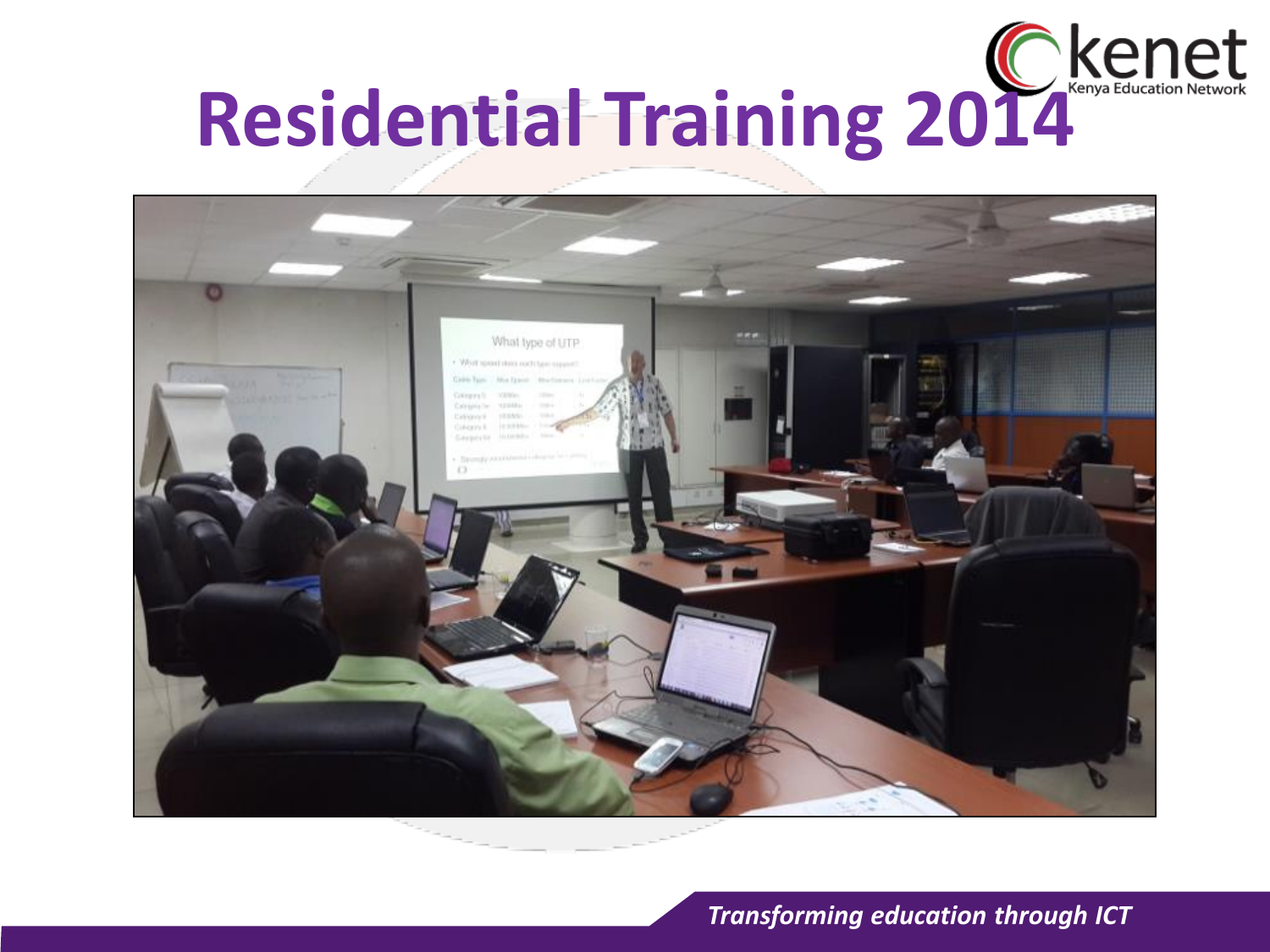

# Onsite Training 2014<sup>C Kenet</sup>

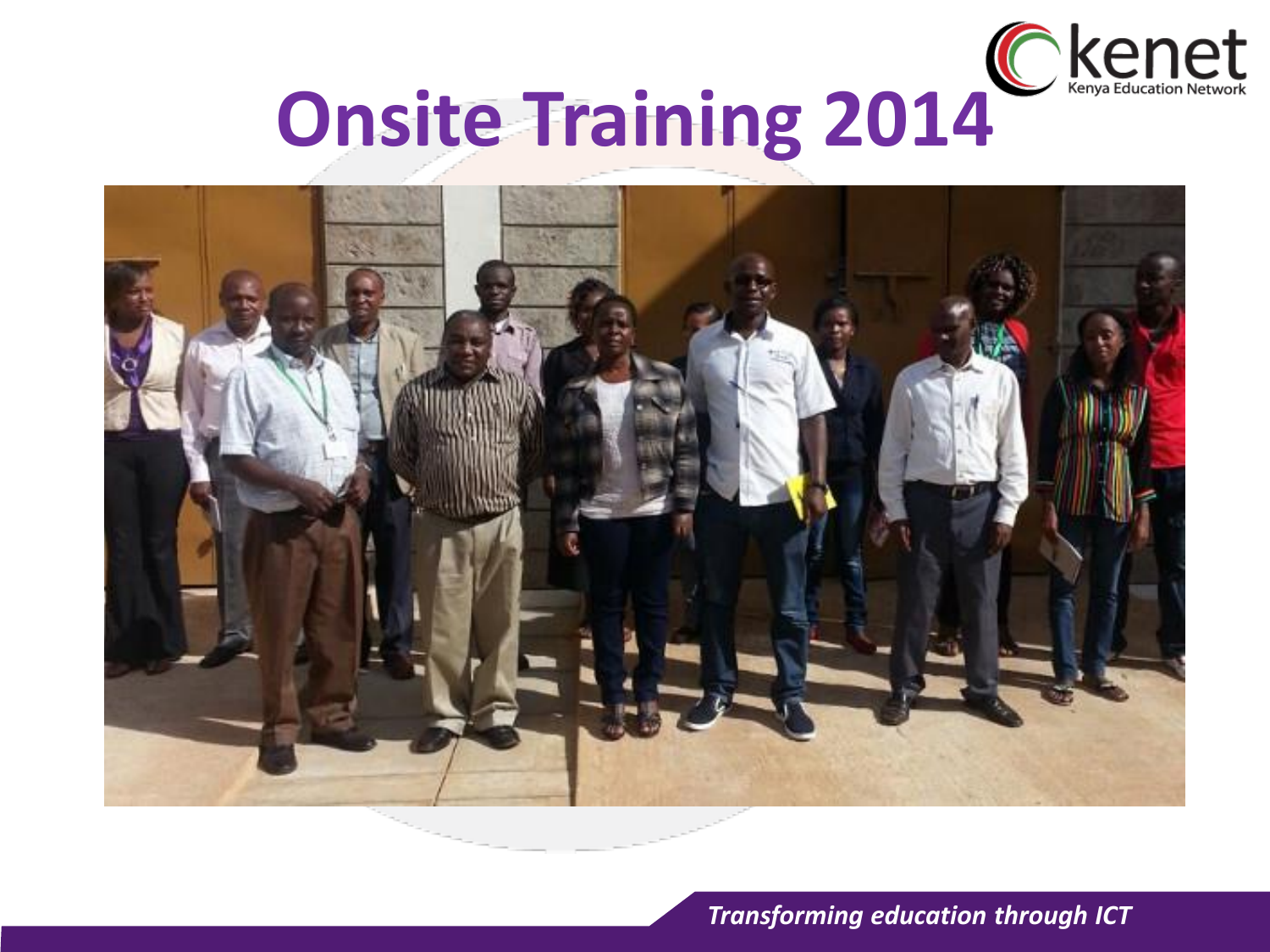# **Twinning Arrangement, DFN 2010**

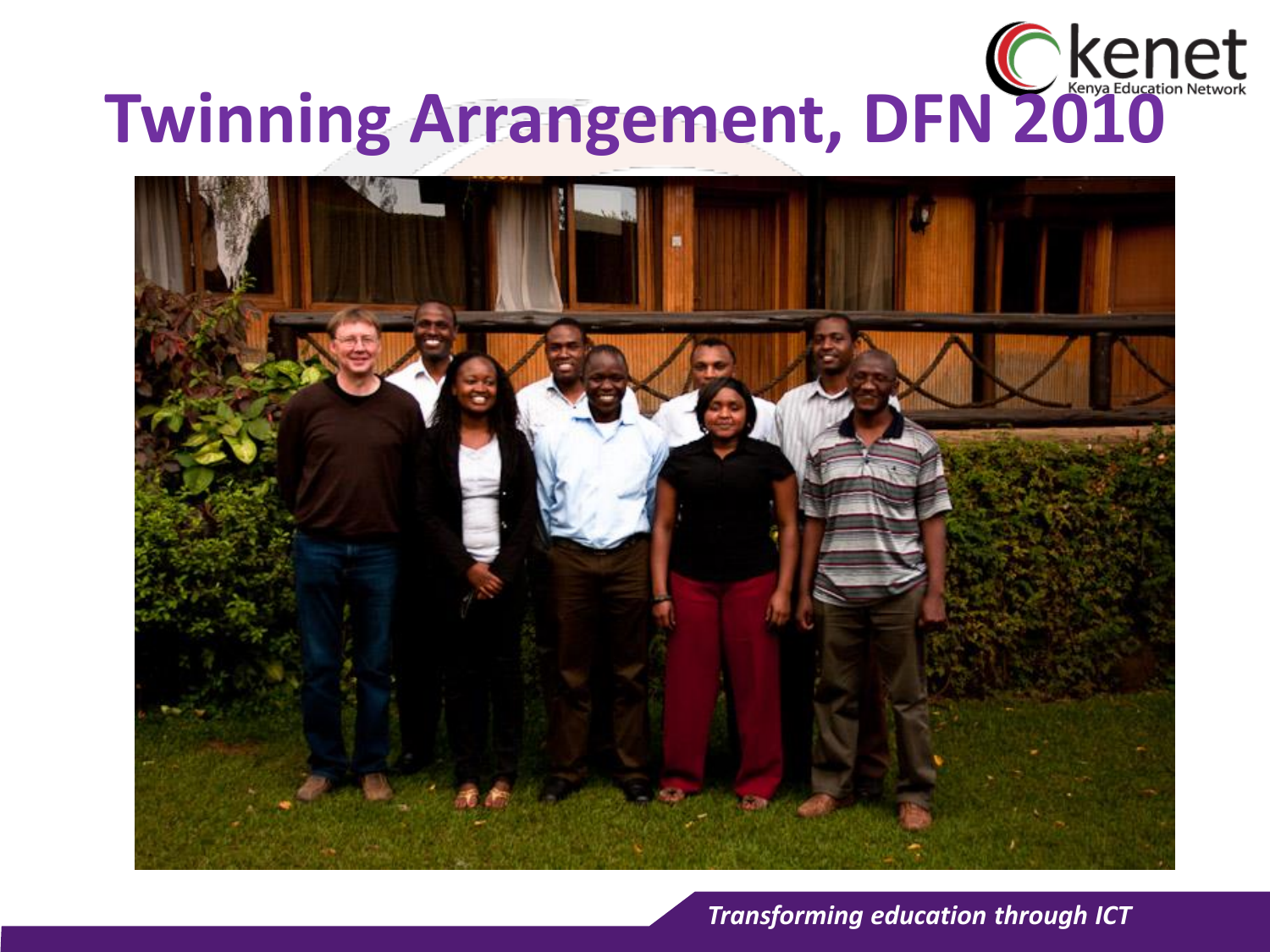

#### $\triangleright$  Training Budget

- $\triangleright$  KENET develops training budget based on training duration
- $\triangleright$  Training Budget Composition:
	- $\triangleright$  Accommodation costs for participants at hotel
	- $\triangleright$  Meals for the participants
	- $\triangleright$  Training facilitation items stationery, etc
- $\triangleright$  Training Cost
	- $\triangleright$  Residential training cost per participant US\$ 1,000 per week
	- $\triangleright$  Non residential training cost US\$ 600 per week
	- $\triangleright$  Training week composed of five training days
	- $\triangleright$  Non residential training discontinued due to lack of control of reporting time
- $\triangleright$  Training class size
	- $\triangleright$  Ideal class size of 20
	- $\triangleright$  Average class size of 25, most courses are oversubscribed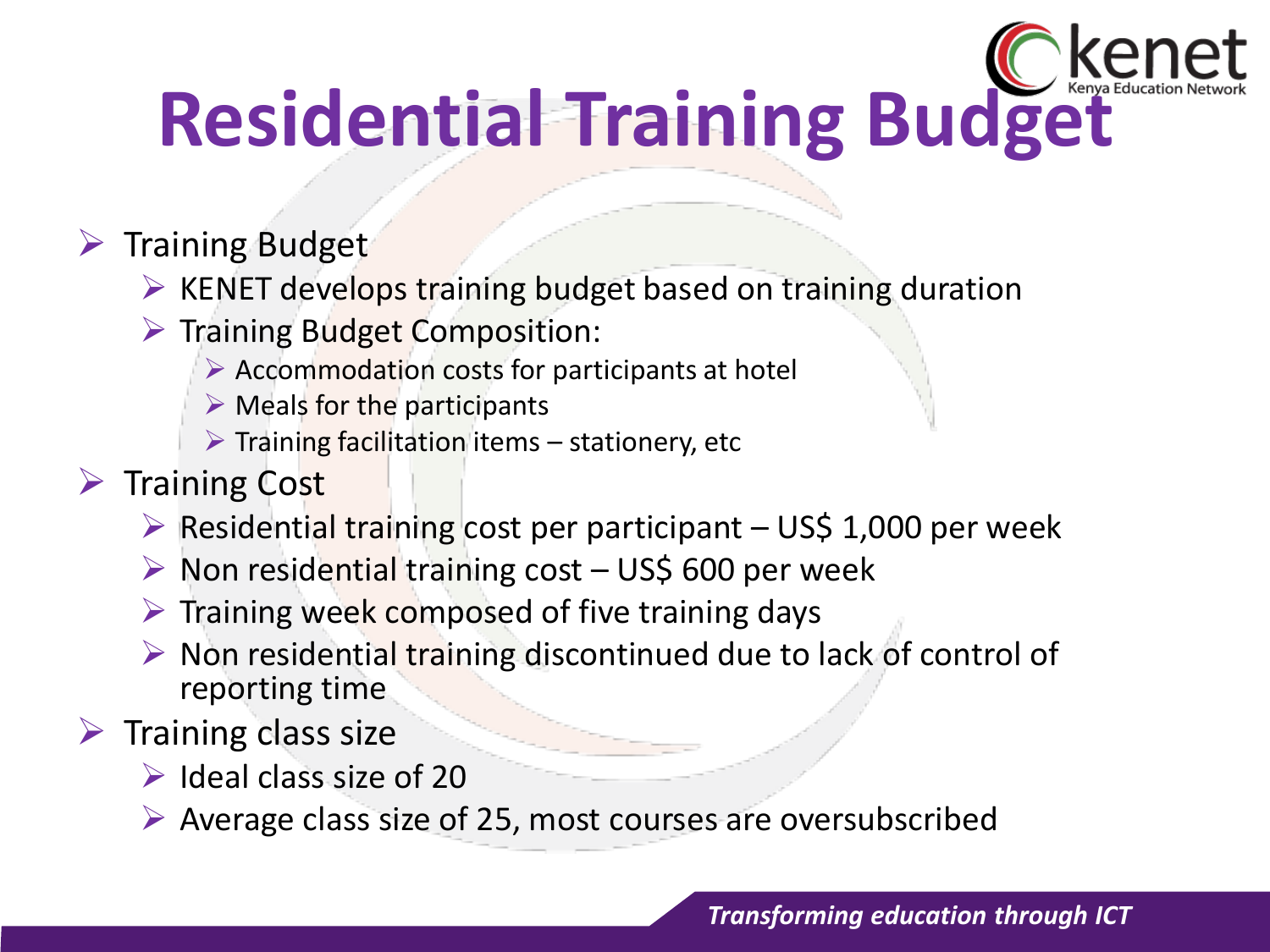

## **Pool of Skilled Trainers**

#### $\triangleright$  KENET Staff

- $\triangleright$  Experienced NOC engineers
- $\triangleright$  Specialists in different focal areas
	- Network Routing, Switching & Security
	- Systems Administration, Linux/Unix tools
	- $\triangleright$  Cyber Security CEH
	- $\triangleright$  Campus wireless networks & mobility
- > NSRC
	- $\triangleright$  Donates trainers when requested
	- $\triangleright$  Cover for all costs of the donated trainers
	- $\triangleright$  Conduct training of trainers
- $\triangleright$  Experienced Consultants from Industry & Academia
	- $\triangleright$  Provide expertise where KENET has gaps internally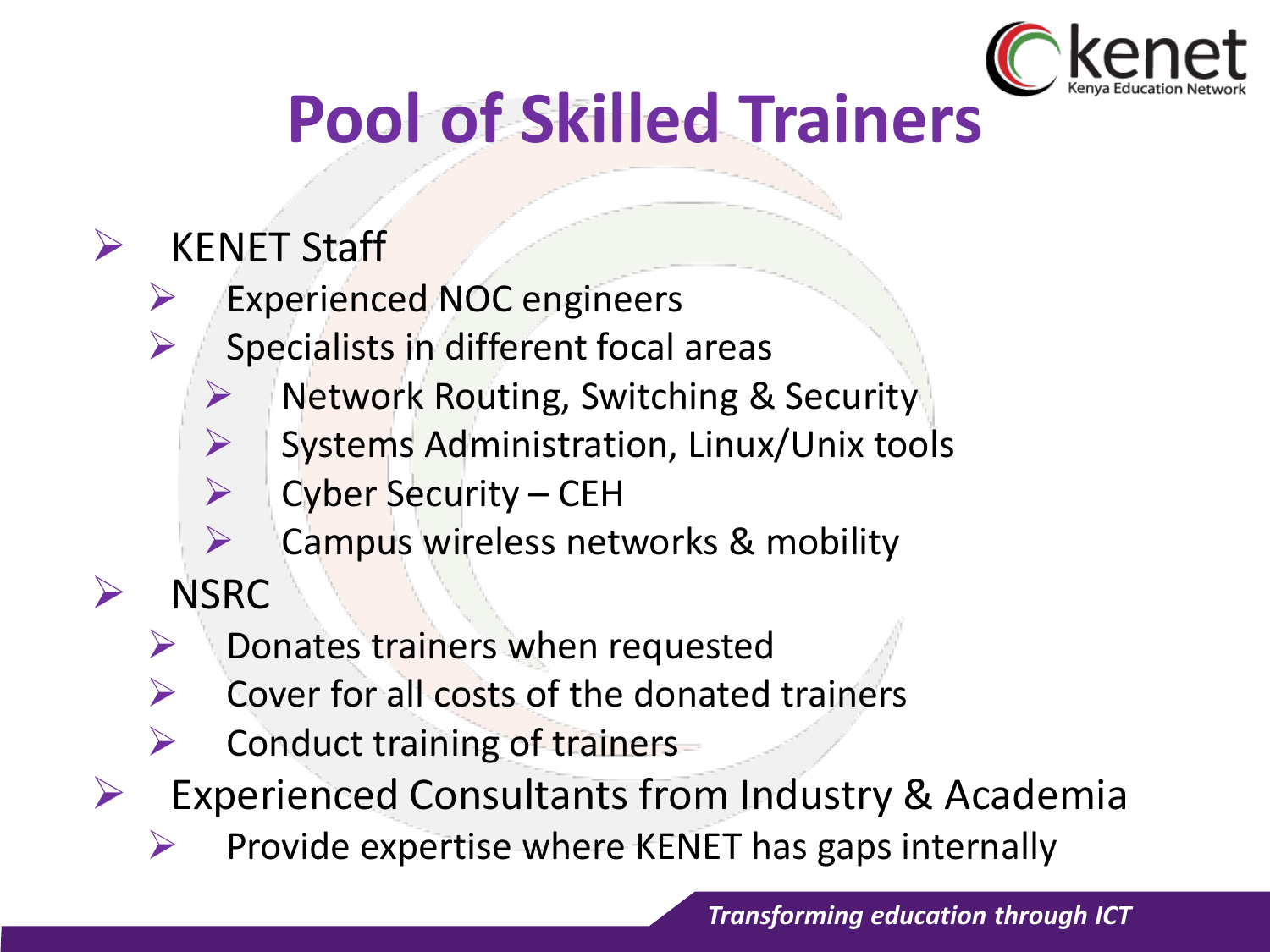

## **Physical Training Lab**

- $\triangleright$  Physical Training Lab, 2014
	- $\triangleright$  Provides hands-on training in network switching & routing
	- $\triangleright$  Equipment donated by NSRC Approx. US\$100,000
	- $\triangleright$  Consists of Cisco routers and switches
	- $\triangleright$  Able to train four (4) groups
	- $\triangleright$  Each with seven (7) devices to configure
	- $\triangleright$  Training Lab available online for remote access
- $\triangleright$  Virtual Training Lab Kit, 2013
	- $\triangleright$  Virtual Lab based on Mac Mini Setup
	- $\triangleright$  Provides portability, good when no broadband connectivity at training location
	- $\triangleright$  Equipment donated by NSRC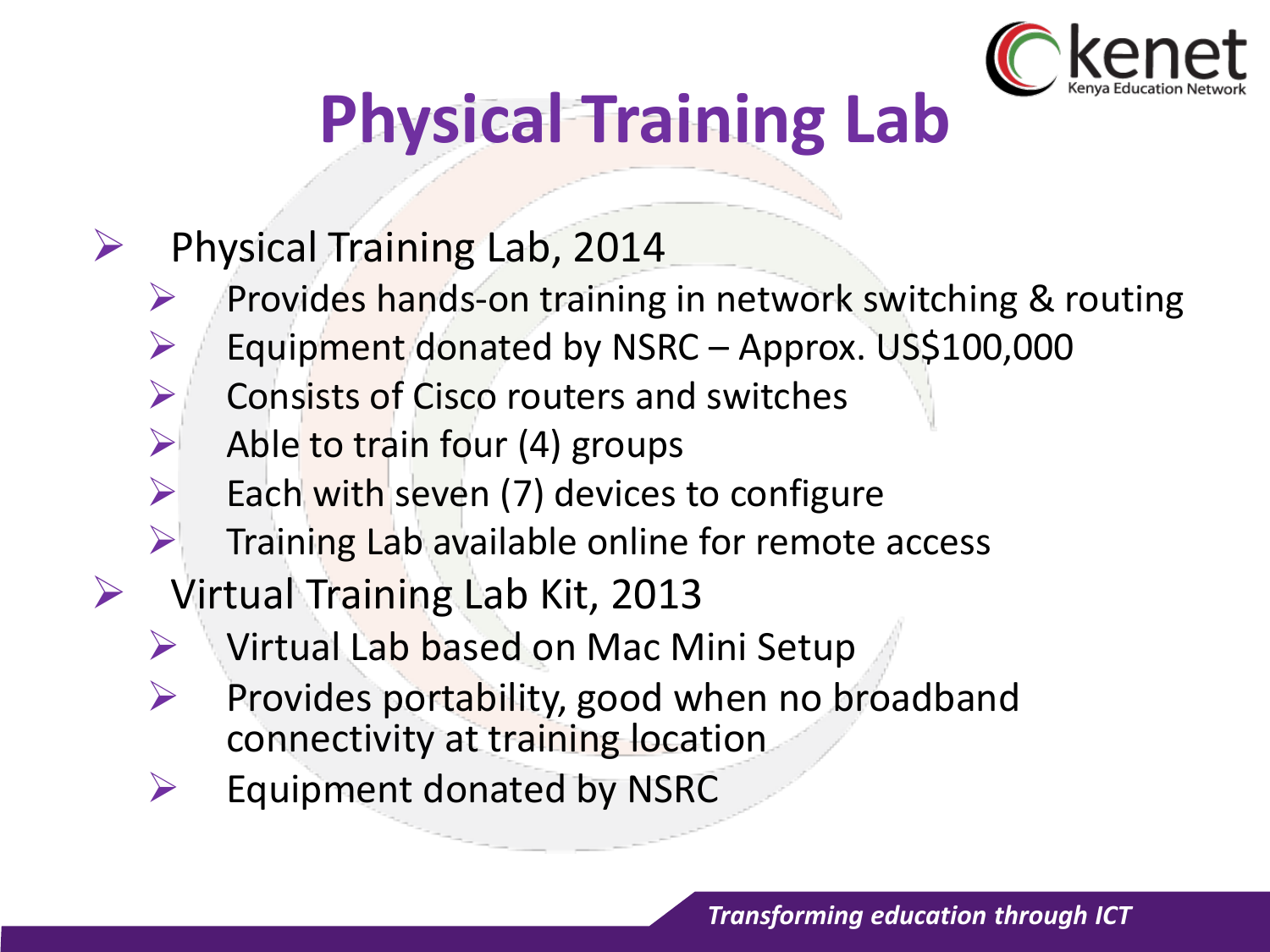



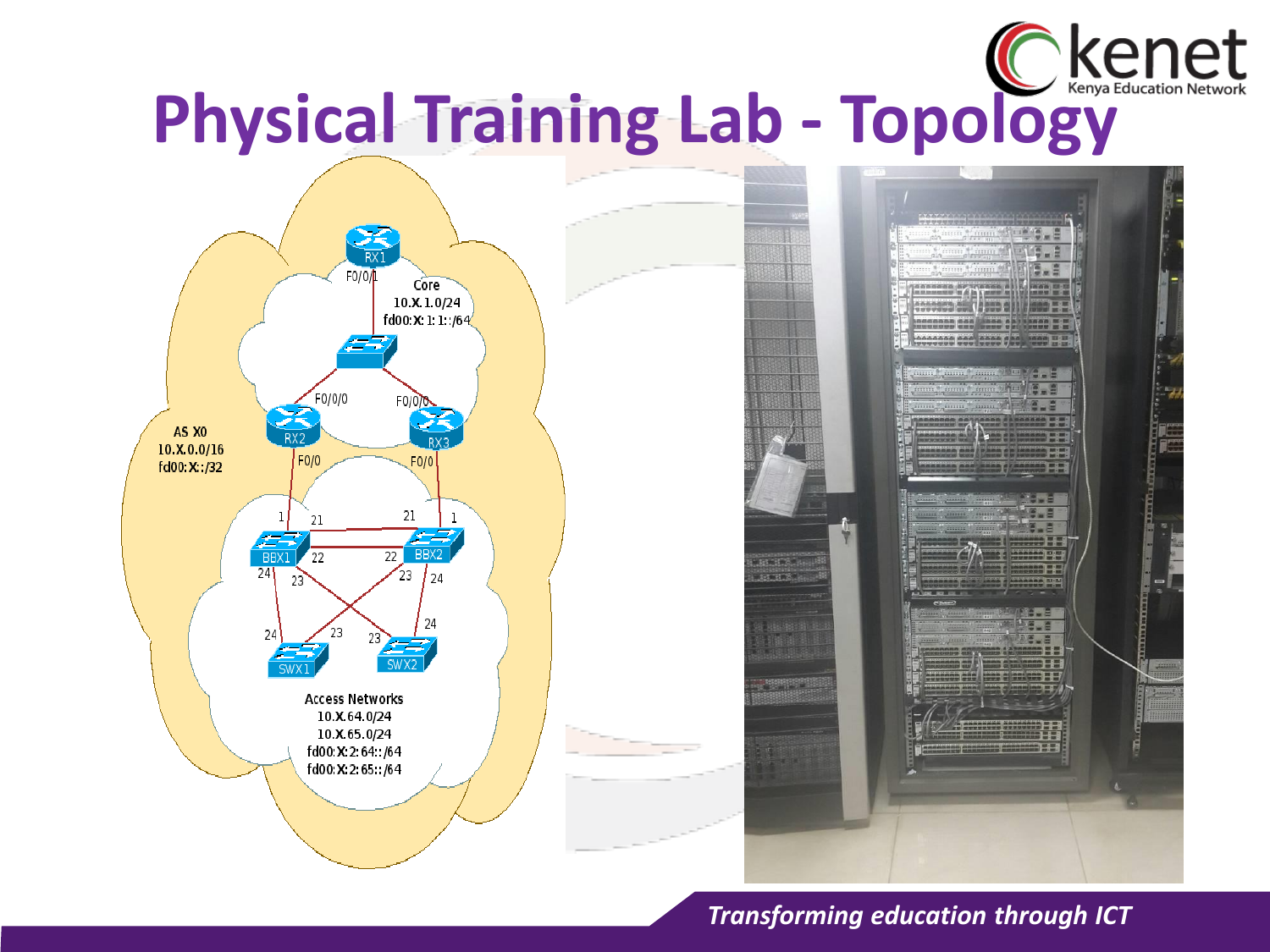

## **Partners in Capacity Building**

- $\triangleright$  Funding for Participants
	- **► Network Startup & Resource Center, NSRC**
	- **►** Google
	- $\triangleright$  Kenya ICT Authority
	- $\triangleright$  KENET Members
- Provision of Trainers
	- > NSRC
	- $\triangleright$  Aptivate
- $\triangleright$  Twinning Partners
	- $\triangleright$  German NREN, DFN
	- $\triangleright$  South African NREN, TENET
	- $\triangleright$  Indiana University & NSRC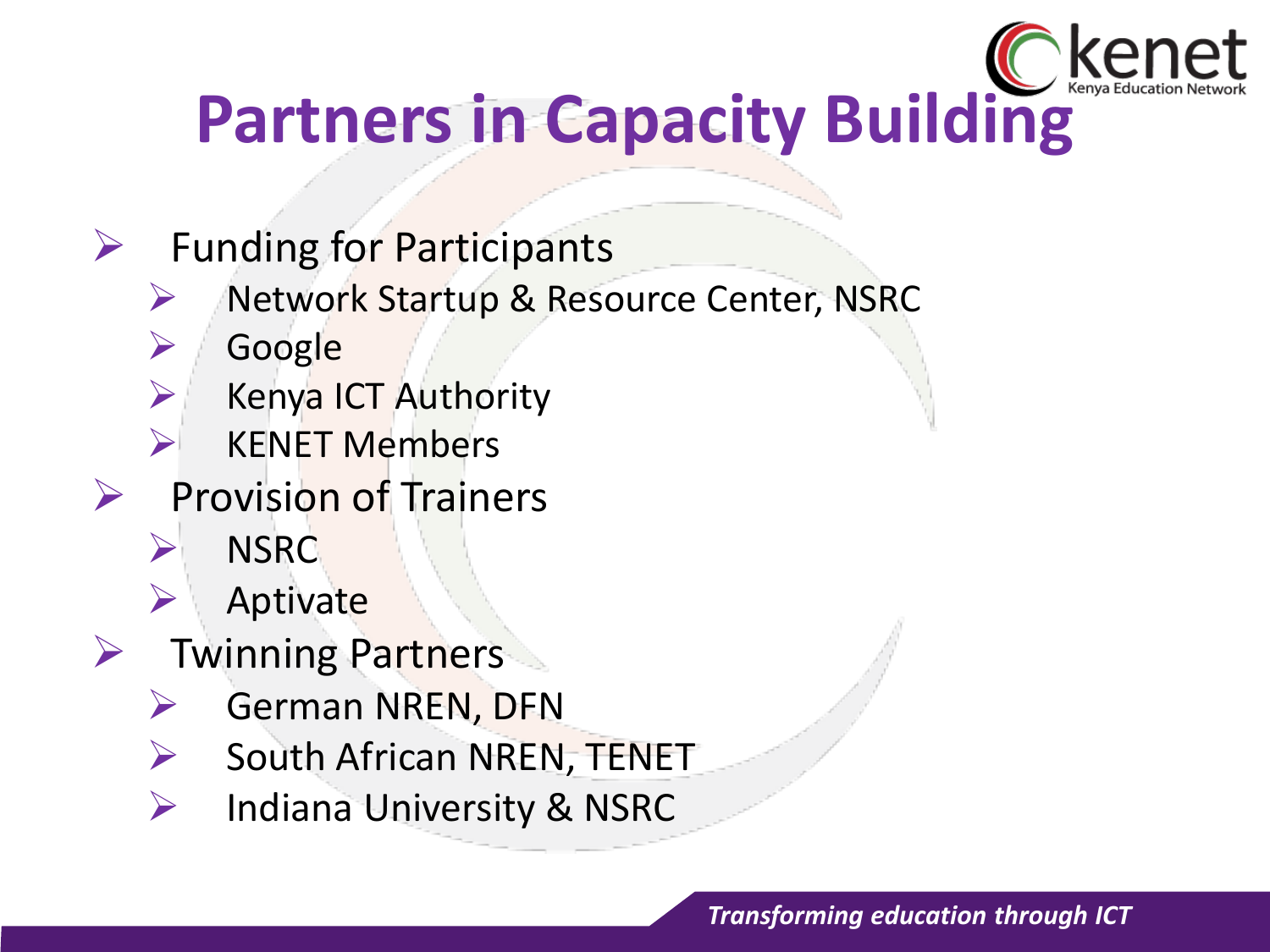

## **Impact & Lessons Learnt**

- $\triangleright$  Lack of dedicated trainers
	- $\triangleright$  Stretches KENET NOC team
- $\triangleright$  Training Duration
	- $\triangleright$  Ideal duration, 3-5 days
- $\triangleright$  Inadequate Staffing
	- $\triangleright$  At the Universities
		- Universities find it difficult to release their only engineer
- $\triangleright$  Lack of motivation
	- $\triangleright$  Some university engineers not motivated to implement changes
- Risk of Staff Turnover
	- $\triangleright$  Risk of being training pipeline for the commercial sector
	- Is it part of the wider capacity building agenda of the R&E community?
- $\triangleright$  Twinning Arrangements
	- $\triangleright$  Host institution MUST dedicate their experienced engineers out of their busy schedules to assist with the twinning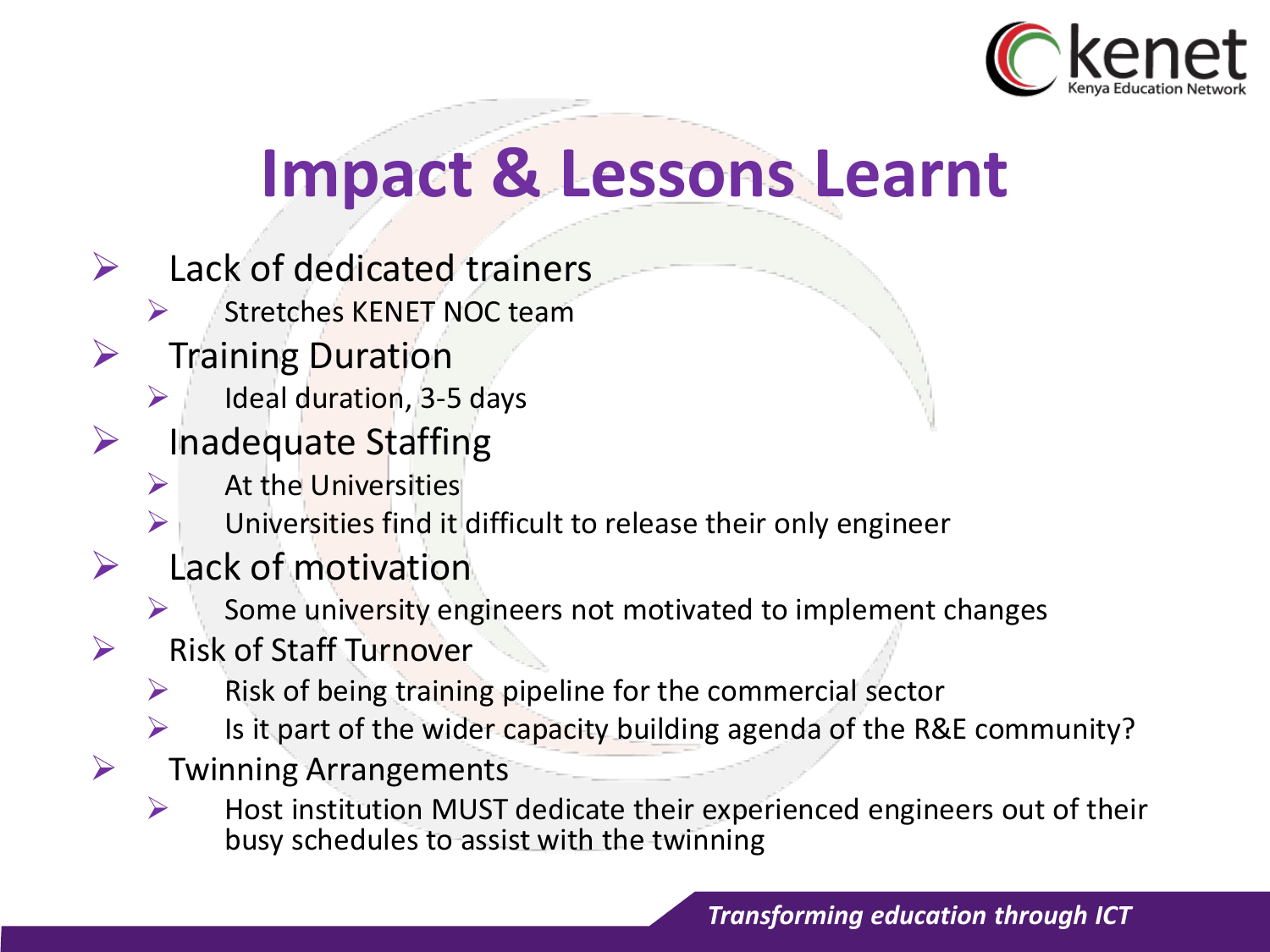

## **Conclusion**

### $\triangleright$  Need for High End ICT Talent

- $\triangleright$  At the NREN and at the universities
- $\triangleright$  KENET doing its part n capacity building as part of the wide agenda of research & education networks

## $\triangleright$  Scaling Up

- $\triangleright$  Need to scale up program
- $\triangleright$  Review course delivery methodology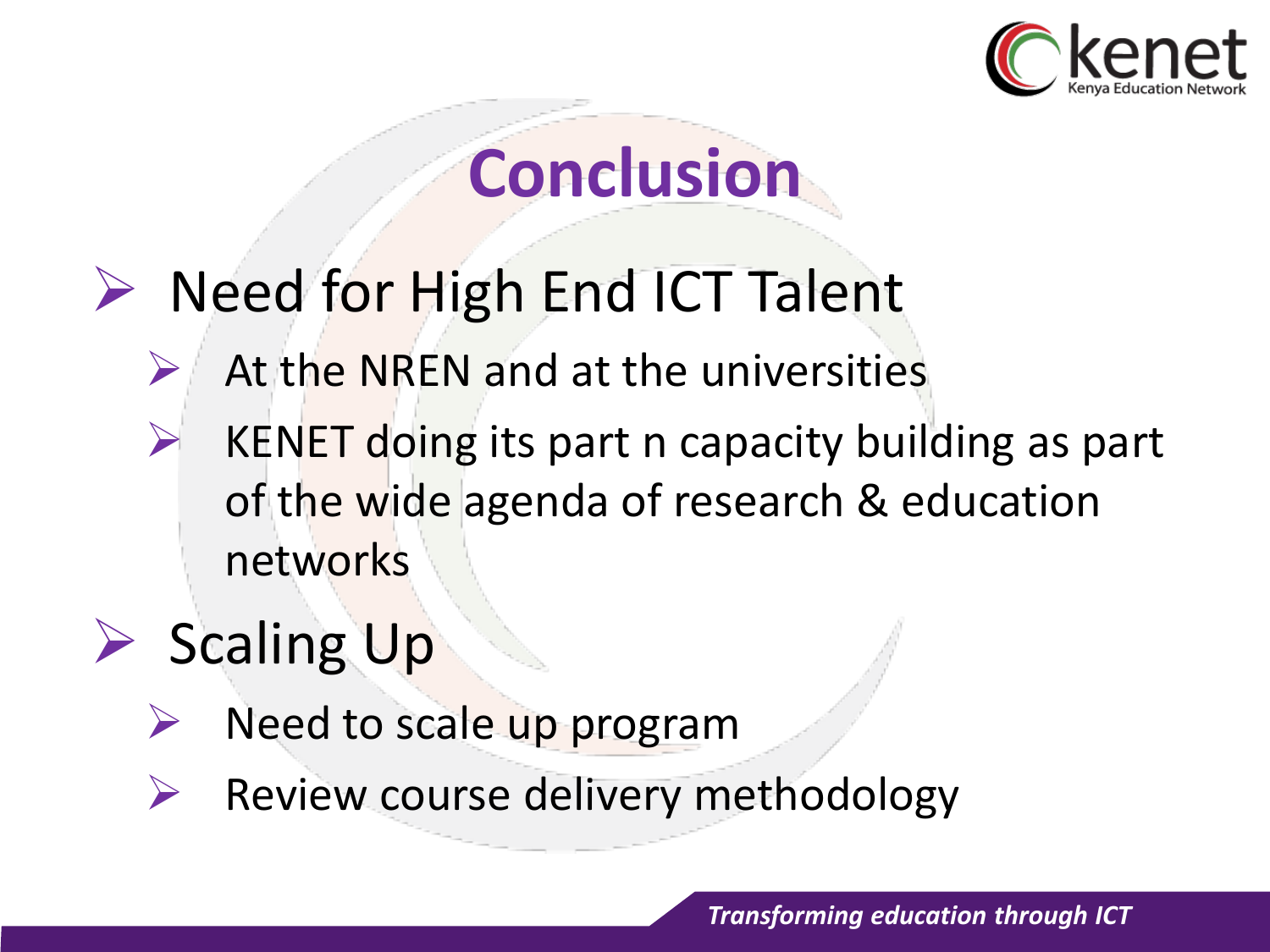

## **Questions**